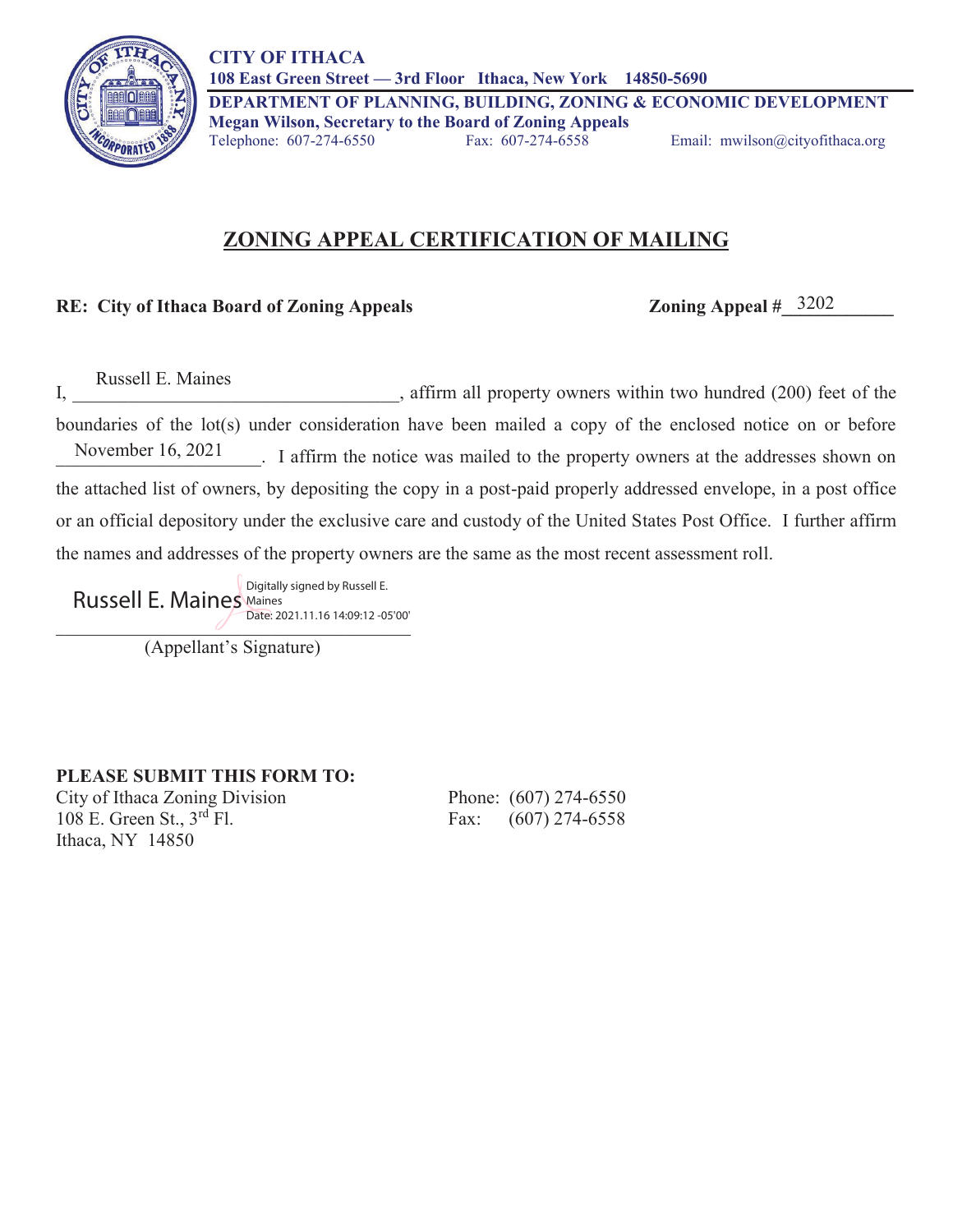*Allen & Maines*

*Joseph W. Allen*  joe@ithaca.legal

*Attorneys at Law* 

417 North Cayuga Street Ithaca, New York 14850

*Russell E. Maines*  russ@ithaca.legal

*Melissa Vidal, Paralegal* 

melissa@ithaca.legal Direct: (607) 223-2697

patricia@ithaca.legal Direct: (607) 223-2879

*Patricia Hatfield, Paralegal* 

MAIN LINE: (607) 200-3707 Fax: (607) 241-9942

November 16, 2021

To: Property Owners Within 200 Feet of 815 South Aurora Street, Ithaca, and Other Interested Persons

> RE: Zoning Board of Appeals Hearing Appeal No. 3202 Regarding 815 South Aurora Street, Ithaca

Dear Property Owners Near 815 South Aurora Street:

We represent South Hill Living Solutions, LLC; which, along with Susanne Dennis is appealing a determination of the City of Ithaca Zoning Administrator. The appellants' request for this interpretation was initially filed on September 16, 2019 and we expect it to come before the Board of Zoning Appeals ("BZA") on December 7, 2021 at 6 p.m. We expect that the hearing will be conducted by remote link; check the BZA's website for more information or contact me. We also request that you make arrangements in advance to make comments at the hearing, or to submit written comments. Please review this letter and the enclosed notice of appeal.

At the City, Zoning Administrator Megan Wilson can be reached at (607) 274-6560 or at mwilson@cityofithaca.org.

We disagree with determinations made by a separate City Zoning Administrator, that that no area variances are required for the project. We request that the BZA determine that variances would be required; and that the appropriate city official or board revoke the building permit, or issue a restraining order prohibiting the continued construction of the three apartment buildings, consisting of about 66 apartments and parking facilities. The property is owned by 815 S Aurora QOZB, LLC. The developer at the time of the permit application was Visum Development Group, LLC.

On or about May 13, 2021, the City purportedly issued a permit for the construction of three new multi-family buildings. The permit was limited to foundation work until written approval from the Building Department was received. We believe that the initial permit was issued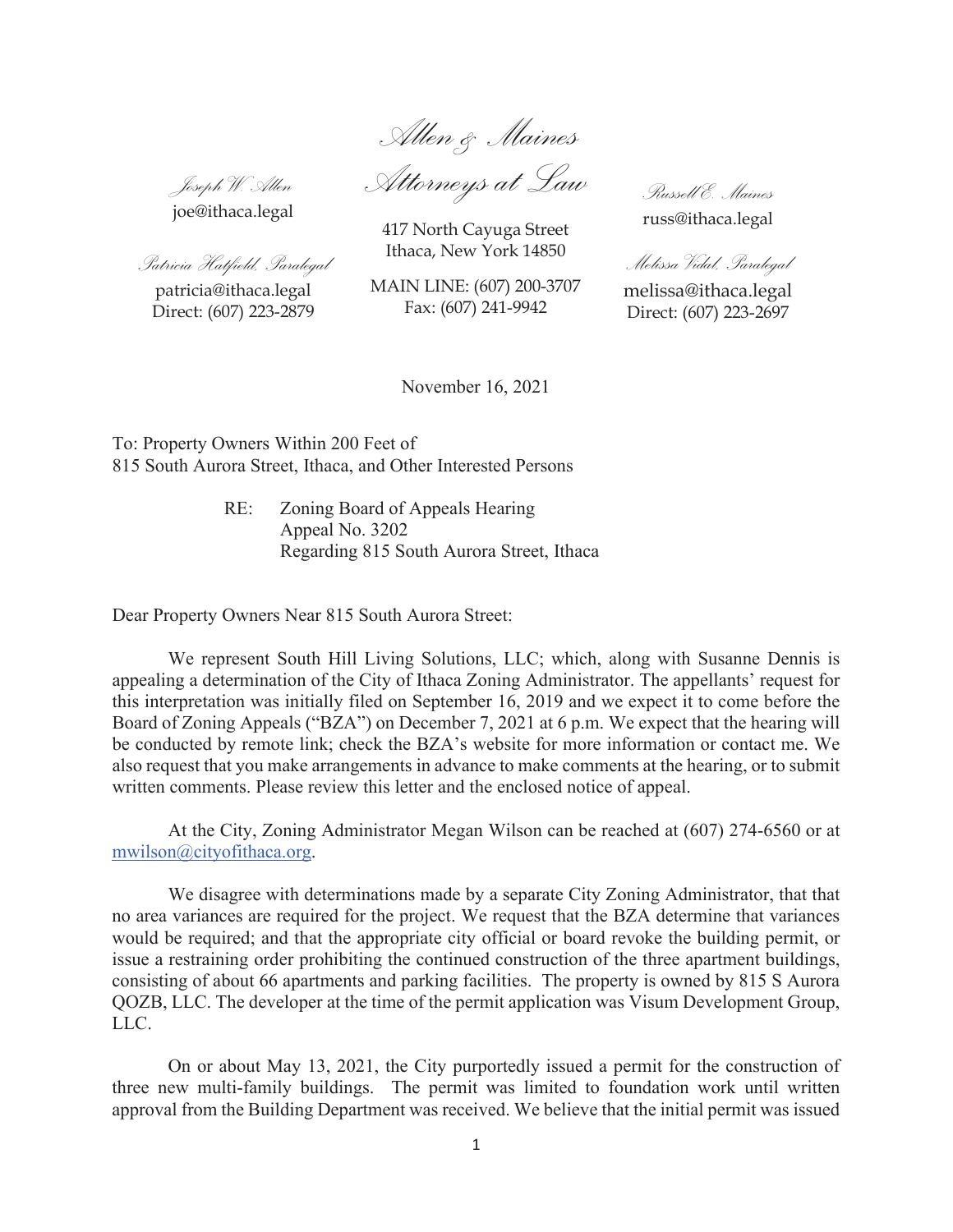in error. We believe that the City is claiming that authorization for further construction of two of the buildings, known as Building A and Building B, had been issued over the summer. We believe that those authorizations were issued in error.

On October 28, 2021, the Building Department issued a permit for complete construction of the third building, known as Building C, notwithstanding the fact that an appellate court had determined that the City should have considered our application for a Board of Zoning Appeals review of the matter more than two years ago. We believe that the Building Department's issuance of the third permit was an error, as the others were.

We believe that at least five variances were required, and request that the Board of Zoning Appeals rule as follows:

First, the BZA should determine that rear setback variances are required. Ithaca City Code Section 325-8(14)(b), buildings in the zoning district must have a rear yard of at least 20% of the average lot depth, which in this case is slightly greater than 50 feet. In 2019, the Zoning Administrator miscalculated the average lot depth and instead measured from an arbitrary point. The result was an error of approximately 8.5 feet in the developer's favor. Proposed "Building C" requires a variance of approximately 8.5 feet. Since no variance was issued, the construction violates the building setback requirement.

Second, the BZA should determine that the project includes a congregation area within a cell tower fall zone, in violation of Ithaca City Code. Ithaca City Code Section 329.9 prohibits congregation areas within cell tower fall zones. The parking area of the 815 South Aurora Street development is within a cell tower fall zone.

Third, the BZA should determine that a front yard variance is required. Ithaca City Code Section 325-20(E)(3) requires a maximum of 25% lot coverage for front yard parking. The 815 South Aurora Street construction would consist of 28.9% lot coverage.

Fourth, the BZA should determine that a variance is required for a driveway grade. Ithaca City Code Section  $325-20(D)(2)(e)(2)(a)$  prescribes a maximum driveway grade of 8%. The 815 South Aurora Street driveway grade would exceed 10%.

Fifth, the BZA should determine that a variance is required because the parking area contains insufficient green space. The fifth error relates to construction of a parking area that has less than the required 25% area coverage for plantings as required by Ithaca City Code Section  $276 - 7(C)(4)$ .

We urge you to participate in the Board of Zoning Appeals hearing on December 7 at 6 p.m. and to voice your opinion regarding this project. We request that the BZA require a variance, and that the applicant's variance application be heard at a later date.

If you wish to view additional documents relating to this appeal, please free to contact me or to view my firm's website, in the blog relating to this appeal. We look forward to seeing you at the BZA hearing.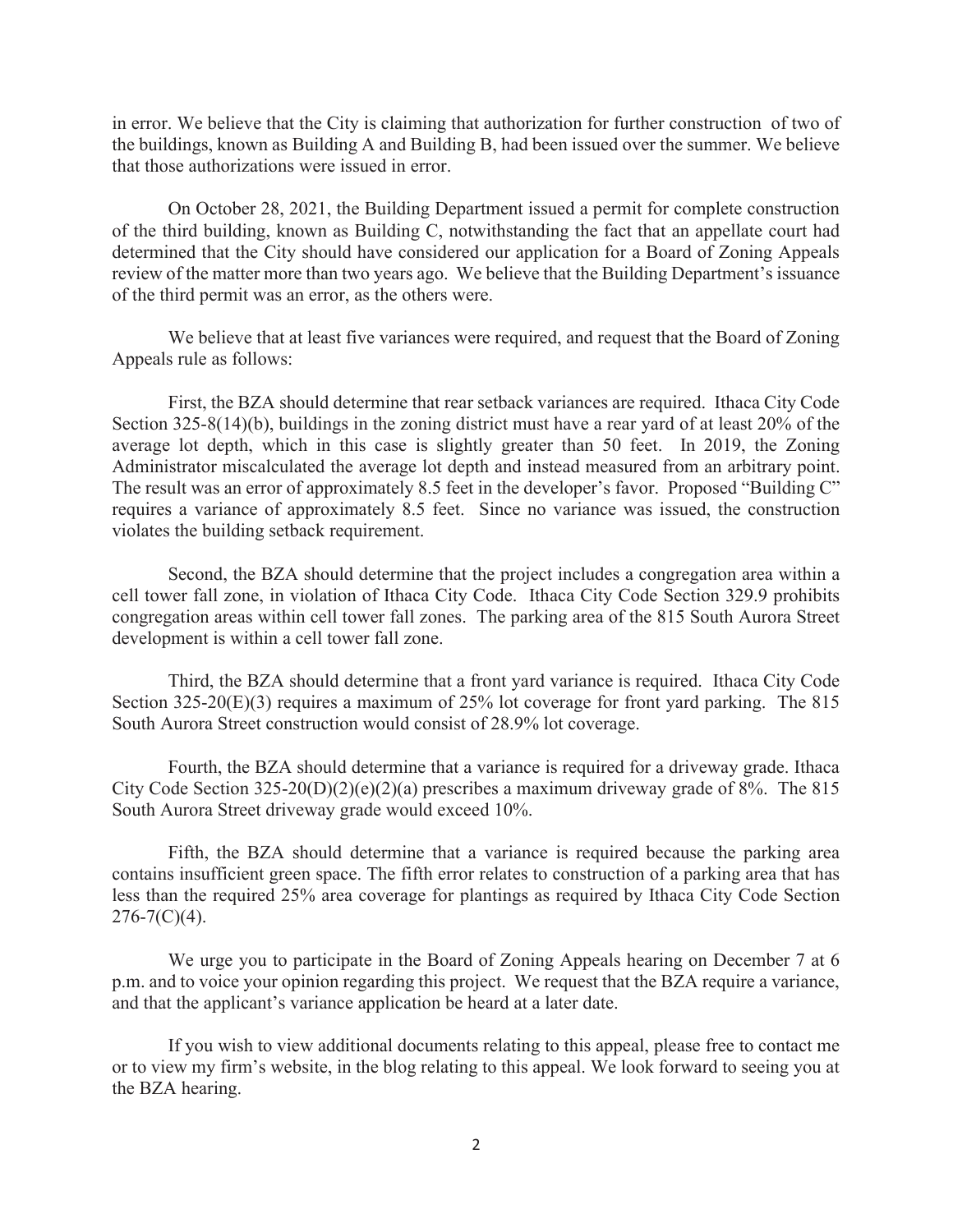ALLEN & MAINES Digitally signed by Russell E. Maines<br>
Digitally signed by Russell E. Maines<br>
-05'00'

By: Russell E. Maines

Enc:

Notice of Appeal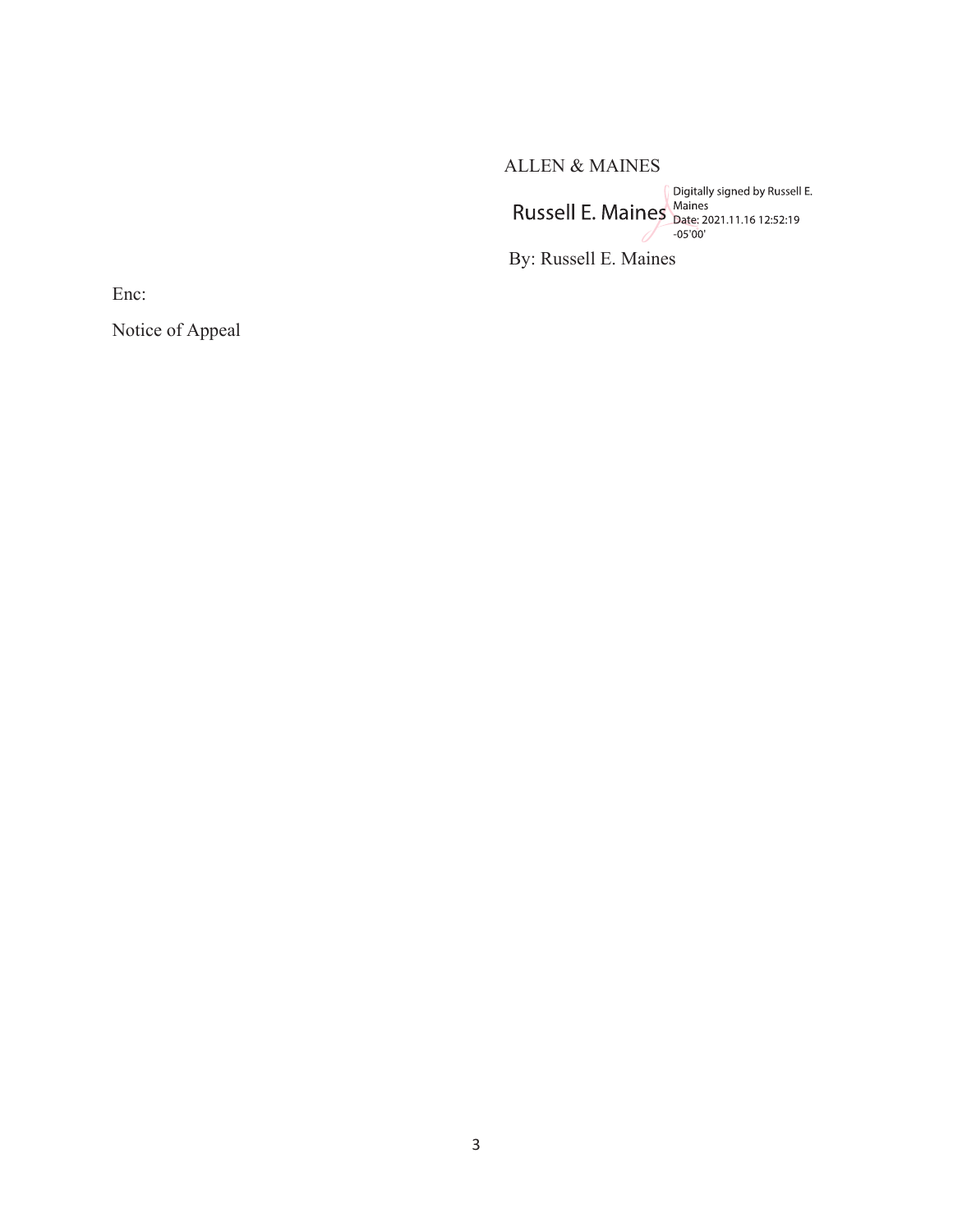**CITY OF ITHACA** 108 East Green Street - 3rd Floor Ithaca, New York 14850-5690



DEPARTMENT OF PLANNING, BUILDING, ZONING & ECONOMIC DEVELOPMENT **Gino Leonardi, Secretary to the Board of Zoning Appeals** Fax: 607-274-6558

Telephone: 607-274-6550

Use Variance

Email: gleonardi@cityofithaca.org

## - NOTICE OF APPEAL -**REGARDING ZONING OR SIGN ORDINANCE CITY OF ITHACA, NEW YORK**

## **APPEAL NO. 3202**

**TO:** Owners of Property within 200 feet of 815 S. Aurora Street and others interested. (property address)

**FROM:** South Hill Living Solutions, LLC & Susanne Dennis applicable to property named above, in R-3b zone. (name of person or organization making appeal)

Sign Variance

**REGARDING:** (check appropriate box)

Area Variance

 $\boxtimes$  Action, Decision, or Interpretation of Zoning Officer

City regulations require you be notified of this appeal to the Board of Zoning Appeals (BZA), as described in the attached letter and provide the opportunity for you to comment on it and/or attend the meetings listed below. Anyone considered an interested party may speak for or against the appeal at the meetings listed below, or submit a written statement to the BZA before its designated meeting. There is a time limit of three (3) minutes for each interested party to address the BZA during the Public Hearing portion of the meeting.

The Board of Zoning Appeals bases its decision primarily on the written evidence submitted and presented to it, the testimony of interested parties, and zoning and legal considerations. The written case record will be available for review on the City's website (http://www.cityofithaca.org/368/Board-of-Zoning-Appeals) under "Most Recent Agenda," beginning one week before the scheduled BZA meeting. This case has also been referred to the City's Planning and Development Board that will advise the BZA, if granting the relief sought by the appellant will affect long-term planning objectives. The date of the Planning Board's meeting regarding this appeal is also listed below.

The PLANNING BOARD will consider this case on 11/23/2021 at 6:00 P.M. via the online platform Zoom. A live stream is available at https://www.youtube.com/channel/UC7RtJN1P RFaFW2IVCnTrDg. To provide comments to the Planning Board on this appeal, please submit written comments to Anya Harris at aharris@cityofithaca.org, and your comments will be forwarded to the Board members for their review.

The **BOARD OF ZONING APPEALS** will consider this case on 12/7/2021 at 6:00 P.M. via the online platform Zoom. There will be a public hearing on this appeal, and there are two options to participate in the public hearing:

- 1. Submit comments by email no later than 4 p.m. on the day of the meeting to zoning division  $@city$  of thaca. org and they will be read into the record. Each comment is limited to three minutes. Indicate in your email that the comment is for a public hearing. You must provide your name and address.
- 2. To speak at the meeting, sign up and receive instructions by contacting zoning division  $@city$  of that a org or Anya Harris at (607) 274-6550 or aharris@cityofithaca.org. You must provide your name and address.

Digitally signed by Russell E. **Russell E. Maines Maines** Date: 2021.10.29 10:16:31 -04'00' Allen & Maines 417 N. Cayuga Street, Ithaca, NY 14850

10/29/21

Signature of Appellant